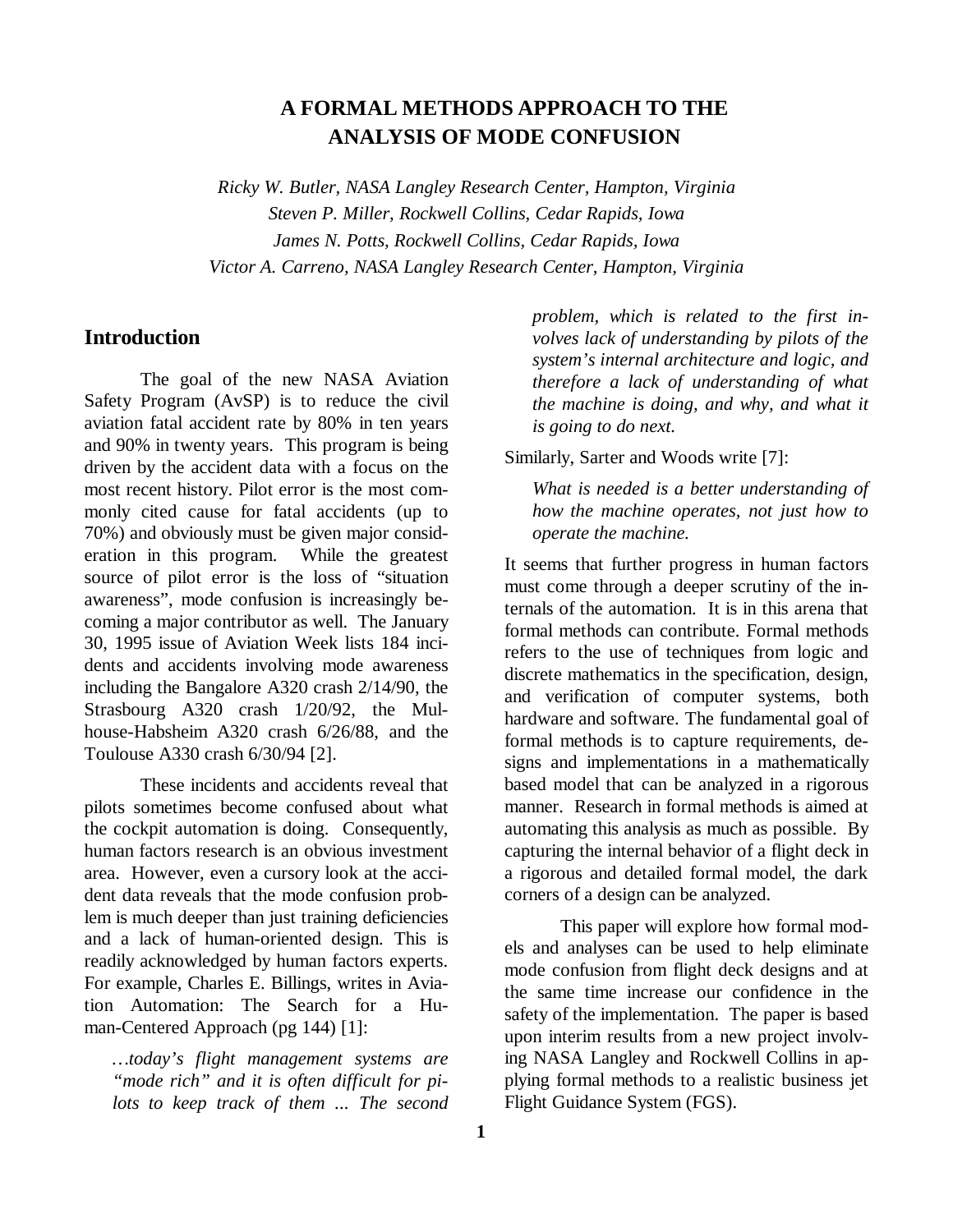#### **The Targeted Flight Guidance System**

A *Flight Guidance System* (FGS) is a component of the overall *Flight Control System* (FCS) (see Figure 1). The FGS compares the measured state of an aircraft (position, speed, and attitude) to the desired state and generates pitch and roll guidance commands to minimize the difference between the measured and desired state. When engaged, the *Autopilot* (AP) translates these commands into movement of the aircraft's control surfaces necessary to achieve the commanded changes about the lateral and vertical axes. An FGS can be further broken down into the *mode logic* and the *flight control laws*. The mode logic accepts commands from the flight crew, the *Flight Management System* (FMS), and information about the current state of the aircraft to determine which system modes are *active*. The active modes in turn determine which flight control laws are used to generate the pitch and roll guidance commands. The active lateral and vertical modes are displayed (annunciated) to the flight crew on the *Flight Director* (FD), a portion of the Electronic Flight Instrumentation System (EFIS). The magnitude and direction of the lateral (roll) and vertical (pitch) commands generated by the FGS are also displayed on the EFIS as *guidance cues*.

The specification of the Flight Guidance System used in this project was developed at Collins as part of a project to investigate different methods of modeling requirements [5]. While it is a simplified composite of several actual Flight Guidance Systems, and does not describe an actual aircraft in service, it is complex enough to serve as a realistic example [4].

#### **Goals of Formal Modeling**

Moving new technology into practice is always more difficult than the creation of that technology, especially in the case of software development. Over the years a multitude of new software development methodologies have been produced, yet few of them have been accepted



**Figure 1 - Flight Control System Overview**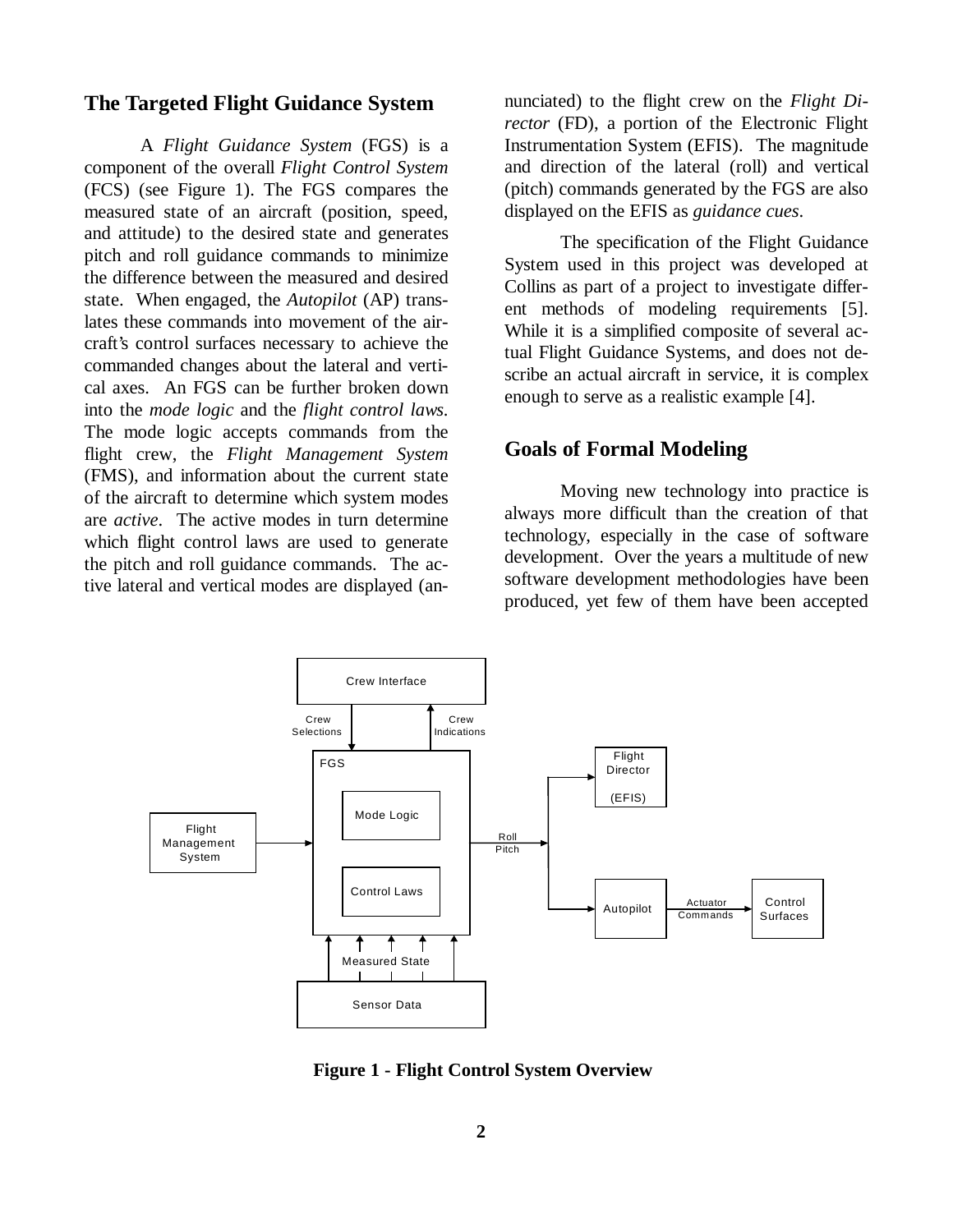by industry. A major goal of this project was not only to show how formal methods could be used to remove mode confusion from a flight guidance system and to discover design flaws, but to do so in a way that would be accepted by industry.

Companies such as Rockwell Collins typically build variations of the same products over and over. Increasingly, these companies are looking for strategies that support the systematic reuse of common artifacts. One such approach is Product Family Engineering, also known as Domain Engineering. Central to the Product Family approach is the development of a domain architecture consisting of those requirements, design, implementation, and verification artifacts that are common to all members of the family and the variations of these artifacts that are supported by the domain. Prior to this project, Collins had conducted a Commonality Analysis [9] of the FGS mode logic described in [4] and developed a tentative product family architecture. Consequently, an important goal of this project was to build on that work and develop a formal model consistent with that architecture.

Another central goal of the project was to make the mode logic accessible to pilots and experts in human factors. To achieve this, the mode logic is also specified as an executable ObjecTime model [8]. This model is connected to a mock-up of the Flight Deck so that the model can be executed by pressing buttons and turning dials on the mock-up. A visualization of the mode logic (Figure 3) is also displayed as the model executes, allowing pilots, experts in human factors, and the design engineers to relate the behavior of the automation to the human computer interface.

Yet another goal was to be able to formally analyze the model for various forms of consistency, completeness, safety properties, and properties related to human factors. To achieve this, the ObjecTime model was manually translated into the PVS specification language

[6]. The desired properties could then be analyzed with this model using the PVS theorem prover. This overall strategy is illustrated in Figure 2.



#### **Figure 2 - Overall Strategy**

As a result, there were several goals that affected the style of the formal models. In particular, the formal models had to be:

- 1. suitable for mathematical analysis of their potential for mode confusion
- 2. consistent with the executable ObjecTime model
- 3. conceptually simple enough to display during pilot training
- 4. consistent with the product family architecture

Interestingly, we found that (1) and (4) worked against each other. The proofs became more difficult as the model was structured to achieve (4). This will be discussed in detail in a future report.

### **Mode Confusion**

Mode confusion can be traced to at least three fundamental sources: (1) opacity (i.e., poor display of automation state), (2) complexity (i.e., unnecessarily complex automation), and (3) incorrect mental model (i.e., flight crew misunderstands the behavior of the automation). Traditional human factors research has concentrated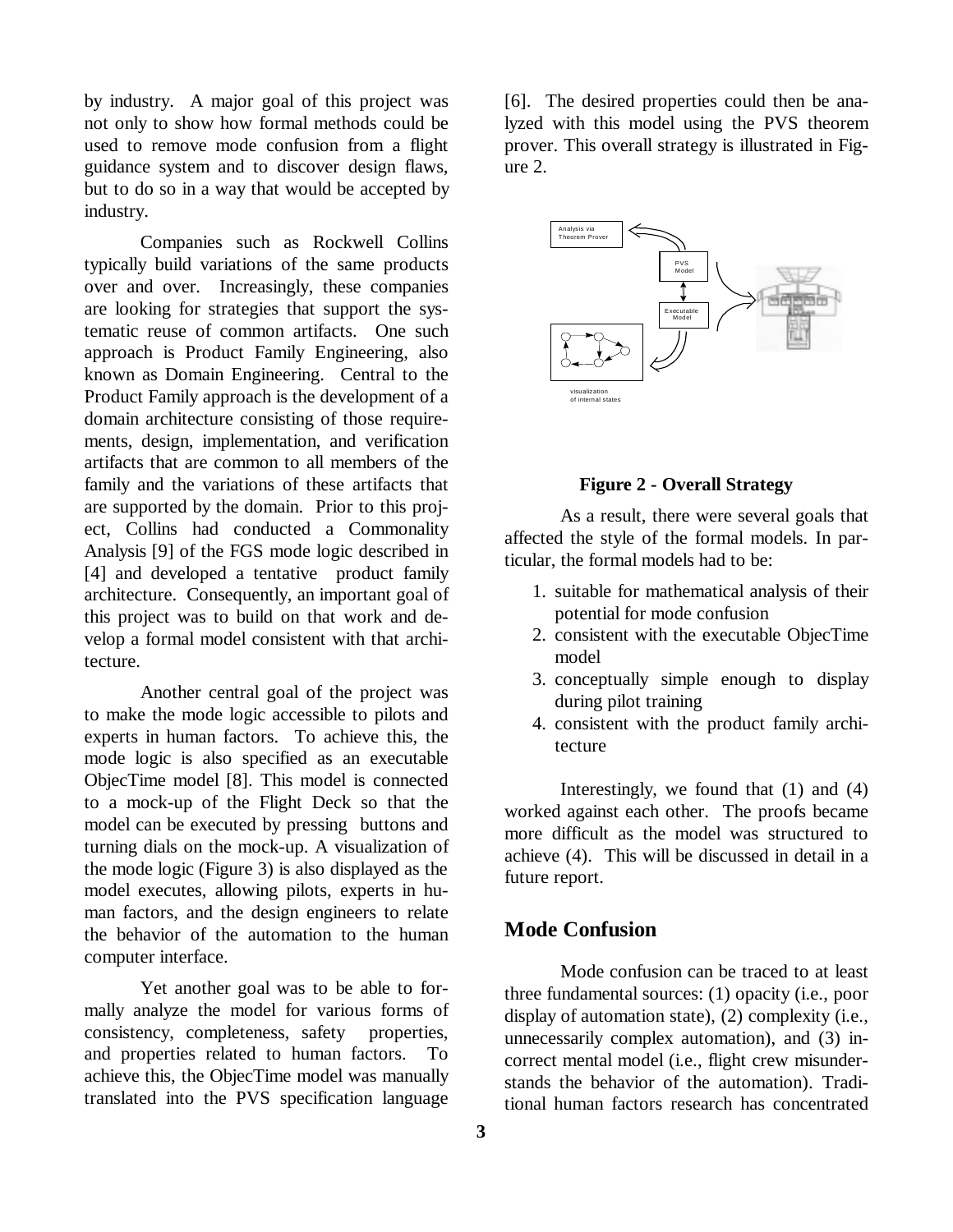on (1), and significant progress has been made. However, mitigation of mode confusion will require addressing problem sources (2) and (3) as well. Towards this end, our approach uses two complementary strategies based upon a formal model:

- **Visualization** Create a clear, executable formal model of the automation that is easily understood by flight crew and use it to drive a flight deck mockup from the formal model.
- **Analysis** Conduct mathematical analysis of the model.

It is hoped that this approach will (1) force

designers to commit to a clear conceptual model of the automation, (2) facilitate discussion between designers, human factors experts, and the flight crew, (3) enhance the training process by direct exposure to an accurate mental model of the automation, and (4) through analysis, uncover characteristics of the automation that historically have been a source of mode confusion.

#### *Model Visualization*

Development of a flight deck around an executable formal model enables several innovative strategies for pilot training. First, the executable model can be used in place of a rapid prototype for early life cycle discussions with pilots. These discussions can be focused on the



**Figure 3 - Visualization of the FGS Modes**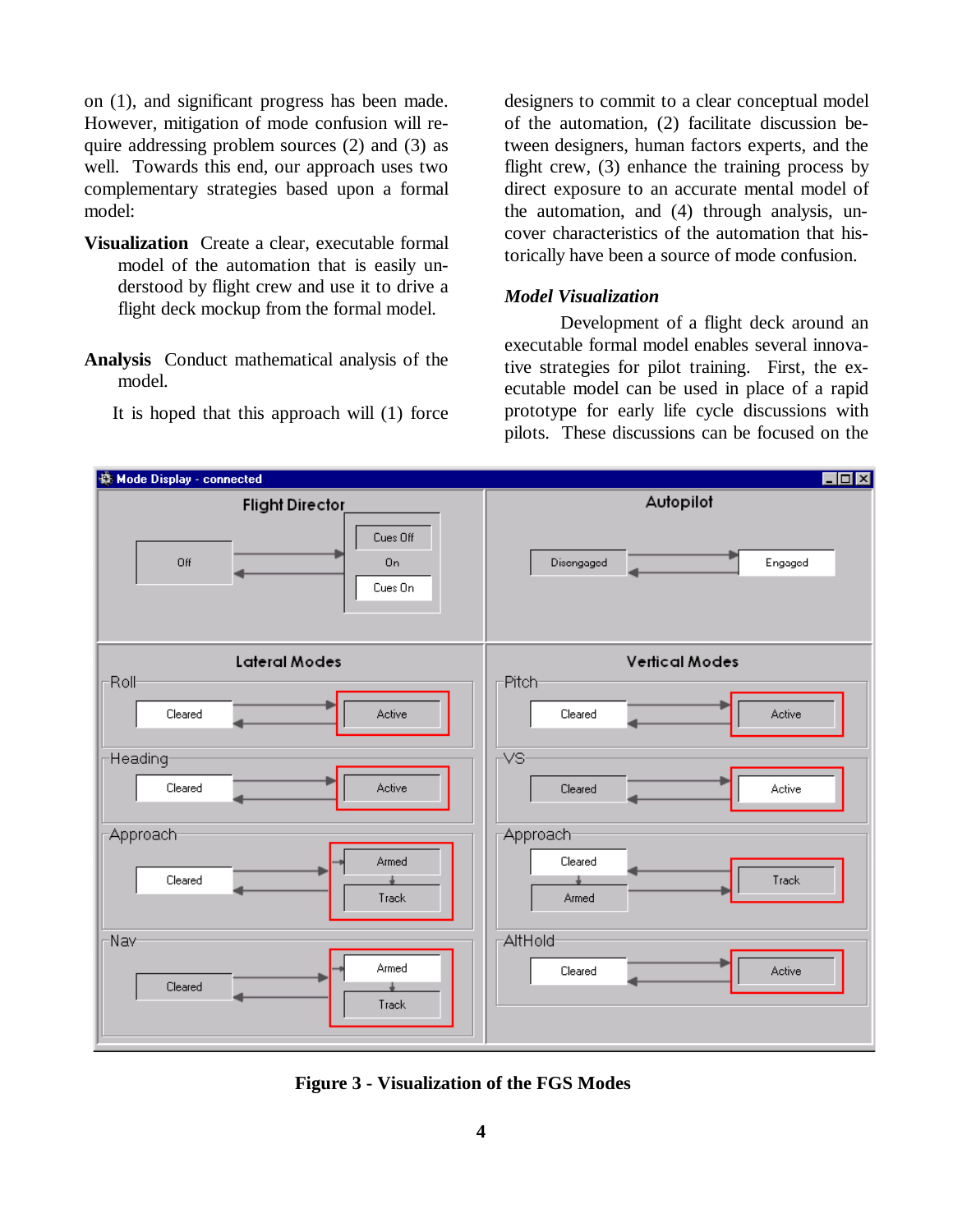identification of model complexities that are confusing to the pilots. Second, during training the flight deck can be augmented with an additional display that directly exposes the internal structure of the automation and its dynamic changes. This display will not be present in the cockpit of an operational aircraft. It will be used exclusively to help the pilot form an accurate model of what the automation is doing.

An example of the visual display of the mode logic is shown in Figure 3. The state of the Flight Director (FD), Autopilot (AP), and each of the lateral and vertical modes are modeled as small, tightly synchronized finite state machines. In Figure 3, the FD is *On* with the guidance cues displayed; the AP is *Engaged*; lateral Roll, Heading, and Approach modes are *Cleared*; lateral NAV mode is *Armed*; vertical modes Pitch, Approach, and AltHold are *Cleared*; and the VS mode is *Active*. Active modes are those that actually control the aircraft when the AP is engaged. These are indicated by the heavy dark boxes around the *Active, Track,* and lateral *Armed* modes.

A small number of constraints govern most of the synchronization between the mode machines. For example, if the Flight Director is turned on (so that the lateral and vertical modes are annunciated on the Flight Director), then one, and only one, lateral mode can be active. A similar constraint holds for the vertical modes. Since the lateral and vertical modes are so tightly synchronized, a common mistake when modeling the mode logic is to try to combine the lateral and vertical mode machines into a single lateral mode machine and a single vertical mode machine. Besides violating the modularity needed to support a family of products, combining the modes in this way breaks down when other modes that are more loosely synchronized are added.

This visual model of the automation is connected to a simulation of the cockpit and can be executed by pressing buttons and turning dials on the mockup. In this way, pilots, experts in human factors, and the designers can easily relate the behavior of the automation with the human computer interface

#### *Model Analysis*

In a new paper entitled "Analyzing Software Specifications for Mode Confusion Potential" [3], Nancy Leveson, et. al., identify six categories of design that have historically been a source of mode confusion: (1) inputs interpreted differently in different modes, (2) indirect mode changes, (3) behavior that is different in different modes, (4) operator authority limits, (5) unintended sides effects, (6) lack of appropriate feedback. The critical question here is whether these categories can be understood well enough that they can be mathematically characterized. If so, the formal models can be analyzed against these characterizations. Although this work is incomplete, we can illustrate the concept on categories (2) and (3) above. The analysis is made possible by the translation of the ObjectTime visualization model into the PVS specification language. This was done manually for this project, but future work will look into automatic translation. $1$ 

The formal PVS specification is centered around a "next\_state" function that defines the overall system transition in terms of several synchronized state machines. The system state vector includes four fields: LATERAL, VERTICAL, FD, and AP which contain the state of the lateral guidance, vertical guidance, Flight Director and Autopilot. The lateral and vertical guidance models are further defined in terms of several synchronized mode machines such as PITCH, ROLL, NAV, and HDG. Details of this model will be included in a future technical report.

<sup>&</sup>lt;sup>1</sup> Alternatively one could drive the visualization from the PVS specification. The ultimate goal is to use one model for specification, training, analysis, and implementation.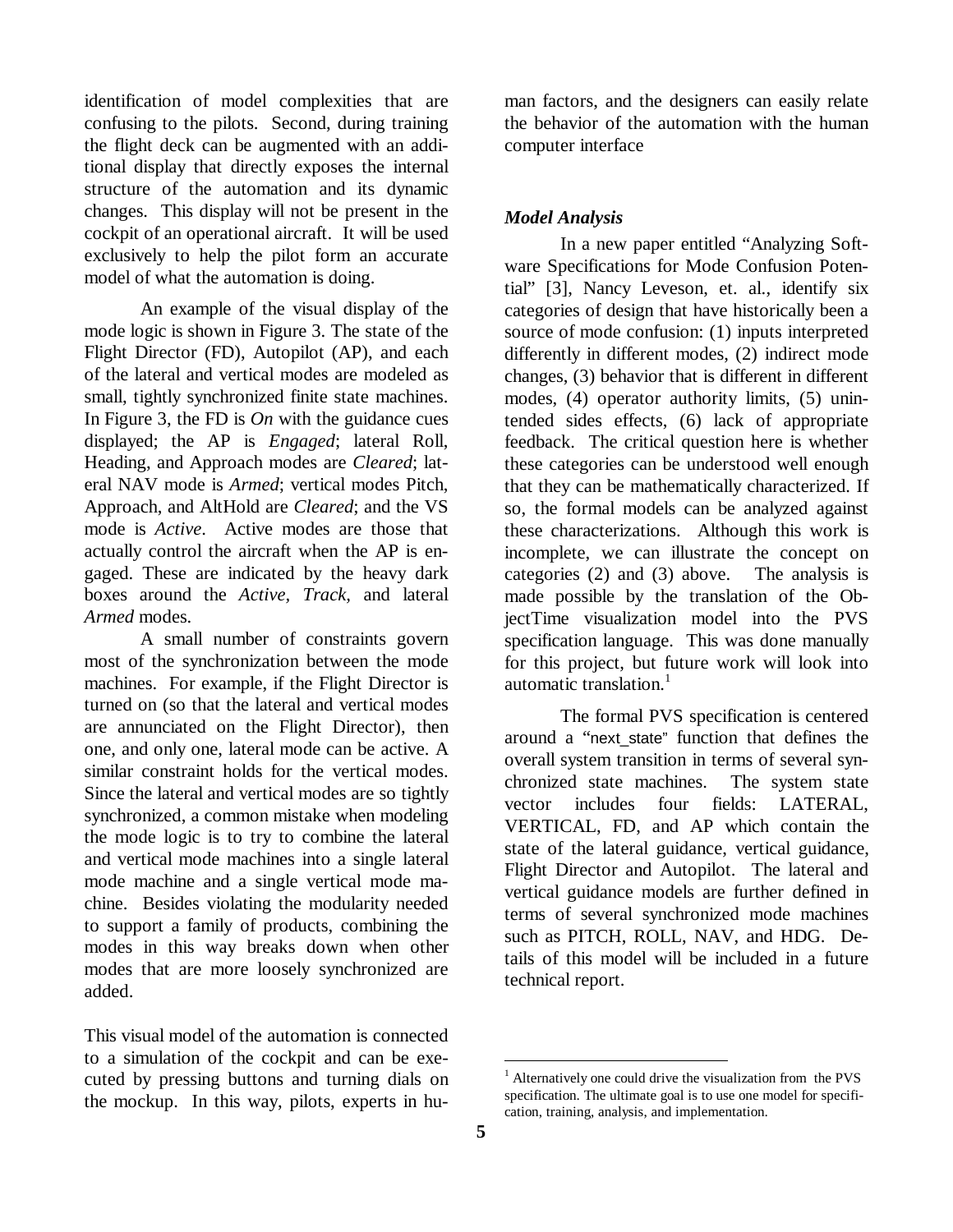#### **Indirect Mode Changes**

The first problem is formally defining what constitutes an indirect mode change. Let's begin by defining it as a mode change that occurs when there has been no crew input:

```
Indirect Mode Change?(s,e): bool =
  NOT Crew_input?(e) AND Mode Change?(s,e)
```
No\_Indirect\_Mode\_Change: LEMMA Valid\_State?(s) IMPLIES NOT Indirect Mode Change?(s,e)

We then seek to prove the "false" lemma above using GRIND, a brute force proof strategy that works well on lemmas that do not involve quantification.<sup>2</sup> The resulting unproved sequents elaborate the conditions where indirect mode changes occur. For example,

```
{-1} Overspeed_Event?(e!1)
\{-2\} OFF?(mode(FD(s!1)))
\{-3\} s!1 WITH [FD := FD(s!1) WITH [mode := CUES],LATERAL := LATERAL(s!1) WITH
                    [ROLL := # mode := ACTIVE #)],VERTICAL := VERTICAL(s!1) WITH
                    [PITCH := (\# mode := ACTIVE #)]= NS<br>{-4} Valid
      Valid_State(s!1)
 |-------
{1} mode(PITCH(VERTICAL(s!1))) =
      mode(PITCH(VERTICAL(NS)))
```
The situations where indirect mode changes occur are clear from the negatively labeled formulas in each sequent. We see that an indirect mode change occurs when the overspeed event occurs and the Flight Director is off. This event turns on the Flight Director and places the system into modes ROLL and  $PITCH<sup>3</sup>$ 

#### **Discovering Inconsistent Behavior**

 $\overline{a}$ 

Precisely defining the concept of inconsistent behavior is nontrivial and likely to be a long term endeavor. With no pretense of fully capturing the notion of inconsistent behavior, we offer the following as simple examples to illustrate the concept:

- Button pushes that are ignored in some modes but not others
- Button pushes that act like toggles in some modes but not others

We define an "ignored command" as one in which there is a crew input and there is no mode change. We seek to prove that this never happens:

No\_Ignored\_Crew\_Inputs: **LEMMA** Valid\_State(s) AND Crew\_Input?(e) IMPLIES NOT Mode\_Change?(s,e)

The result of the failed proof attempt is a set of sequents similar to the following:

```
{-1} VS_Pitch_Wheel_Changed?(e!1)
{-2} CUES?(mode(FD(s!1)))
{-3} TRACK?(mode(NAV(LATERAL(s!1))))
{-4} ACTIVE?(mode(VS(VERTICAL(s!1))))
|-------
{1} ACTIVE?(mode(ROLL(LATERAL(s!1))))
{2} ACTIVE?(mode(HDG(LATERAL(s!1))))
```
The negatively labeled formulas in the sequent clearly elaborate the case where an input is ignored, i.e., when the VS/Pitch Wheel is changed and the Flight Director is displaying CUES and the active lateral mode is ROLL and the active vertical mode is PITCH. In this way, PVS is used to perform a state exploration to discover all conditions where the lemma is false, i.e., all situations in which a crew input is ignored.

We can determine whether the HDG Switch acts like a toggle by seeking to prove the following lemma which asserts that the HDG mode toggles between CLEARED and ACTIVE whenever the HDG switch is pressed.

```
HDG_Toggle?: LEMMA
   HDG(LATERAL(next_state(s, HDG_Switch_Hit))) /=
     HDG(LATERAL(s))
```
This lemma is easily proved for the current model. Of course, this may not remain true as

 $2^2$  As the model has grown larger, we have had to develop more effective custom proof strategies to keep the proof times at manageable durations.

<sup>&</sup>lt;sup>3</sup> PITCH mode is selected because the model is still under construction. In the final model, Flight Level Change (FLC) mode will be selected as the active vertical mode when overspeed occurs.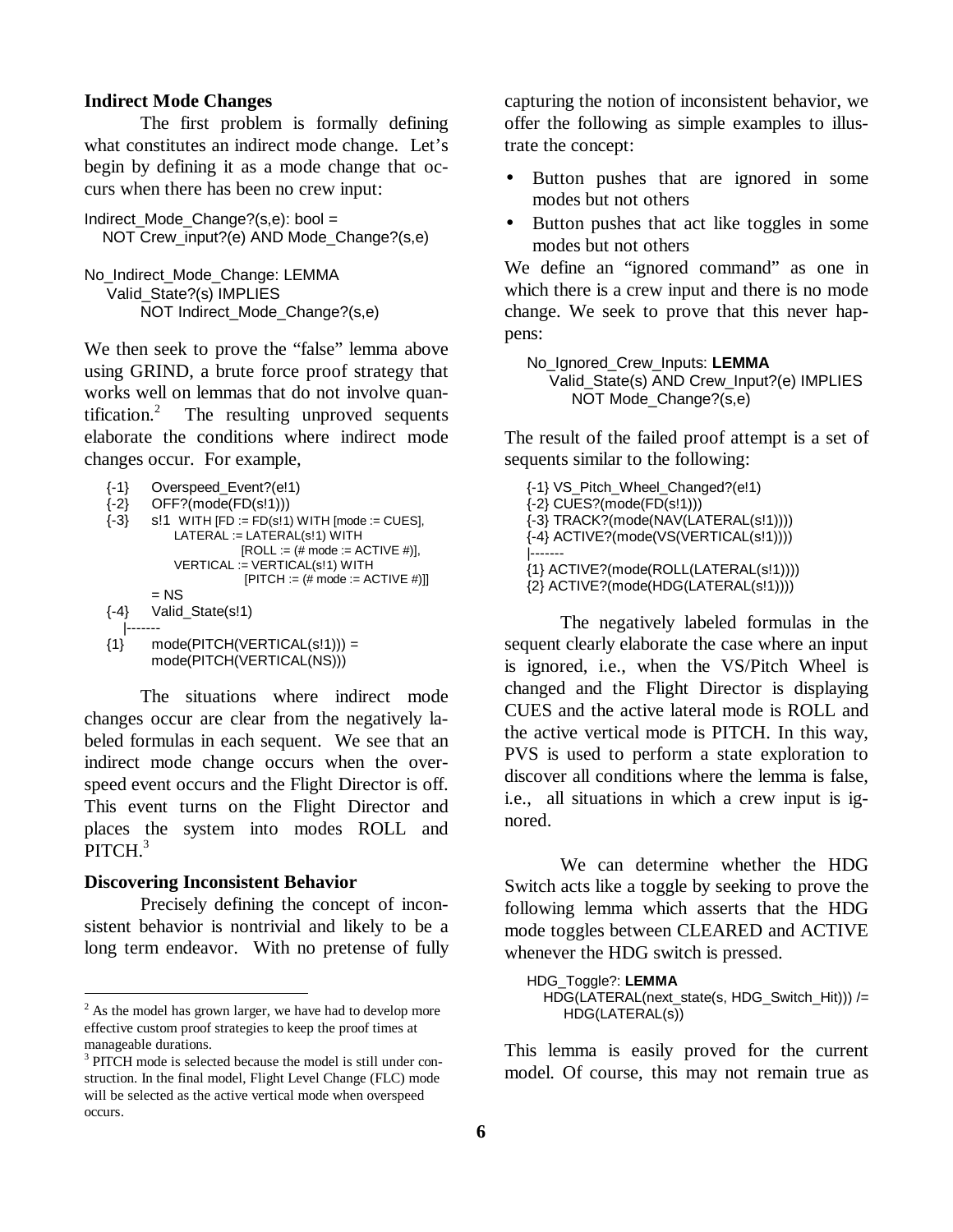more modes are added and the mode logic becomes more complex.

### **Safety Analysis**

Of particular importance to the analysis of safety-critical systems is the fact that formal methods provides a way to investigate all of the behaviors of a model. In other words, they can explore whether a property is true over its entire input space. And total exploration of the entire input space is the only way to gain assurance that catastrophic failure does not lie hidden among the vast number of possible behaviors. Simulation and testing simply cannot accomplish this in practical amounts of time. Although no accident in civil aviation has been blamed directly on a bug in the software, many serious incidents have occurred and are occurring with increasing frequency. Billings writes (pg. 149) [1]: *It must be noted that automation also makes apparently random, unpredictable "errors" (e.g. the flap lockup at Hong Kong, 1994)*. He then offers six examples where this has occurred.

A key advantage of a formal model is that it can be mathematically analyzed to insure that key safety properties are not violated. For example, one would seek to prove

```
GO_AROUND_SAFETY_PROP: LEMMA
   Valid_state(s) IMPLIES
     LATERAL(next-state(s,e) = GA IFF
      VERTICAL(new state(s, e) = GA
```
In other words, the lateral mode will only be in Go Around if the vertical mode is in Go Around and vice versa for all possible inputs and reachable states. This lemma is proved for all possible inputs, so conceptually this is equivalent to exhaustive testing<sup>4</sup>. Another example is:

At Least One Lateral Mode Active(s): bool = ON?(FD(s)) IFF At\_Least\_One\_Mode\_Active(LATERAL(s))

ALOLMA: LEMMA At\_Least\_One\_Lateral\_Mode\_Active(s) IMPLIES At\_Least\_One\_Lateral\_Mode\_Active(next\_state(s,e))

This property must be proved as a consequence of modeling the lateral modes as a set of parallel state machines.

 Currently we have identified over 50 key functional properties. Three are shown here:

AP\_TURNS\_ON: **LEMMA** NOT Engaged?(AP(s)) AND Engaged?(AP(next\_state(s, e))) IMPLIES AP\_Engage\_Switch\_Pressed?(e) AND Disconnect\_Bar\_Up?(AP(s))

FD\_TURNS\_OFF: **LEMMA** On?(FD(s)) AND NOT On?(FD(fast\_next\_state(s, e))) IMPLIES FD\_Switch\_Hit?(e) AND NOT Engaged?(AP(s)) AND NOT Overspeed?(FD(s)) HDG\_SELECTED: **LEMMA**

```
NOT ACTIVE?(mode(HDG(LATERAL(s))))
  AND HDG_Switch_Hit?(e)
     IMPLIES
ACTIVE?(mode(HDG(LATERAL(next_state(s,e)))))
```
It is interesting that the need to prove certain key properties has led us to discover even more key functional properties than had been cited in [4] and [5]. This has led us to speculate about the possibility of a more abstract specification in which these properties are explicitly stated, rather than being implicit as in the current operational model.

### **Future Work**

Finally, because the current flight deck has grown incrementally over two decades, the result has not been a coherent, well integrated means of controlling an aircraft. Tony Lambregts, the FAA National Resource Specialist for Automated Controls writes "... the great majority of automation deficiencies and unnecessary complexities are the result of bad formulation of requirements and adhering too long to outdated

<sup>&</sup>lt;sup>4</sup> Note. This is not a claim for perfection because we have no guarantee that all of the needed properties have been elaborated and that they have all been stated correctly.